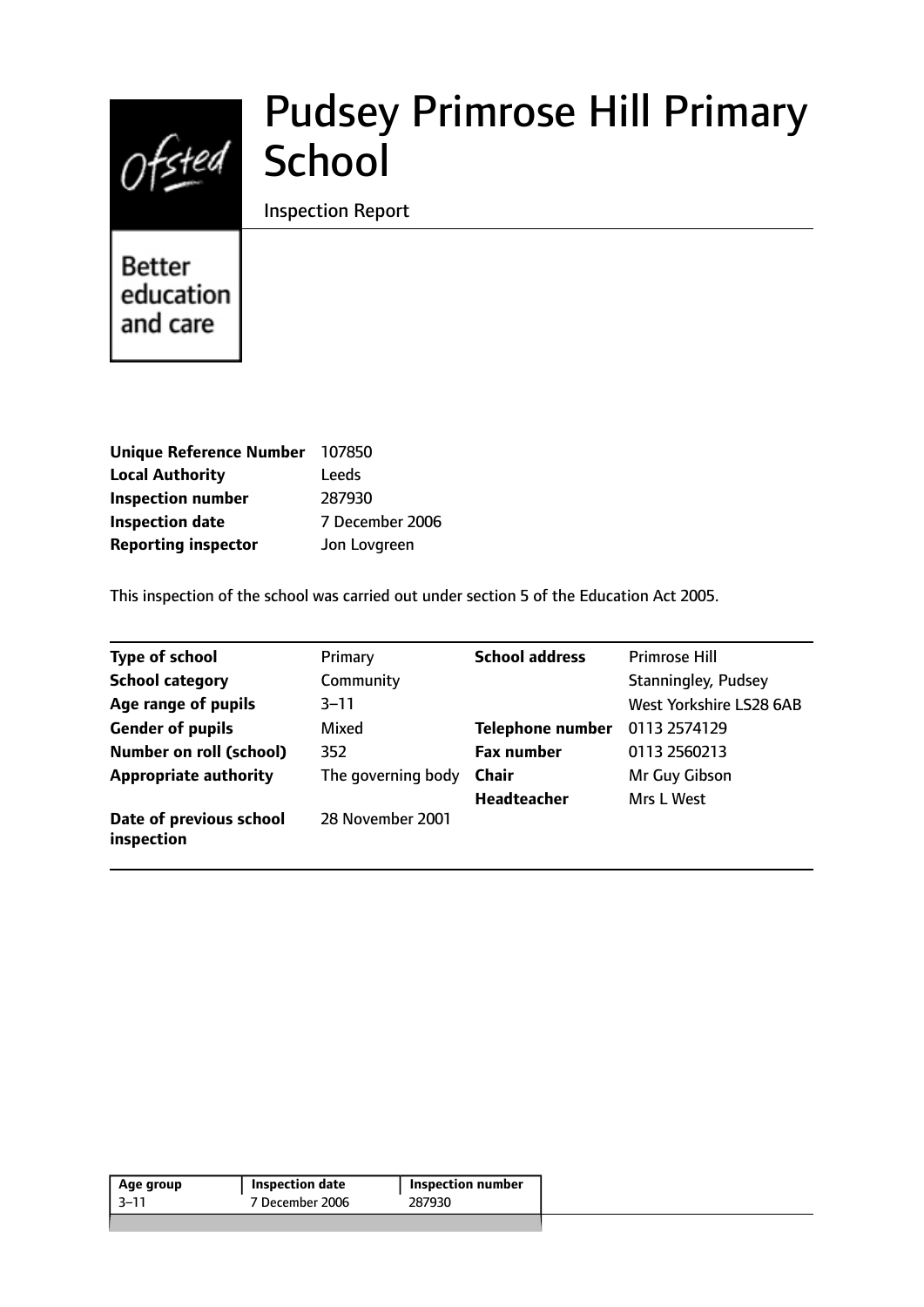© Crown copyright 2006

Website: www.ofsted.gov.uk

This document may be reproduced in whole or in part for non-commercial educational purposes, provided that the information quoted is reproduced without adaptation and the source and date of publication are stated.

Further copies of this report are obtainable from the school. Under the Education Act 2005, the school must provide a copy of this report free of charge to certain categories of people. A charge not exceeding the full cost of reproduction may be made for any other copies supplied.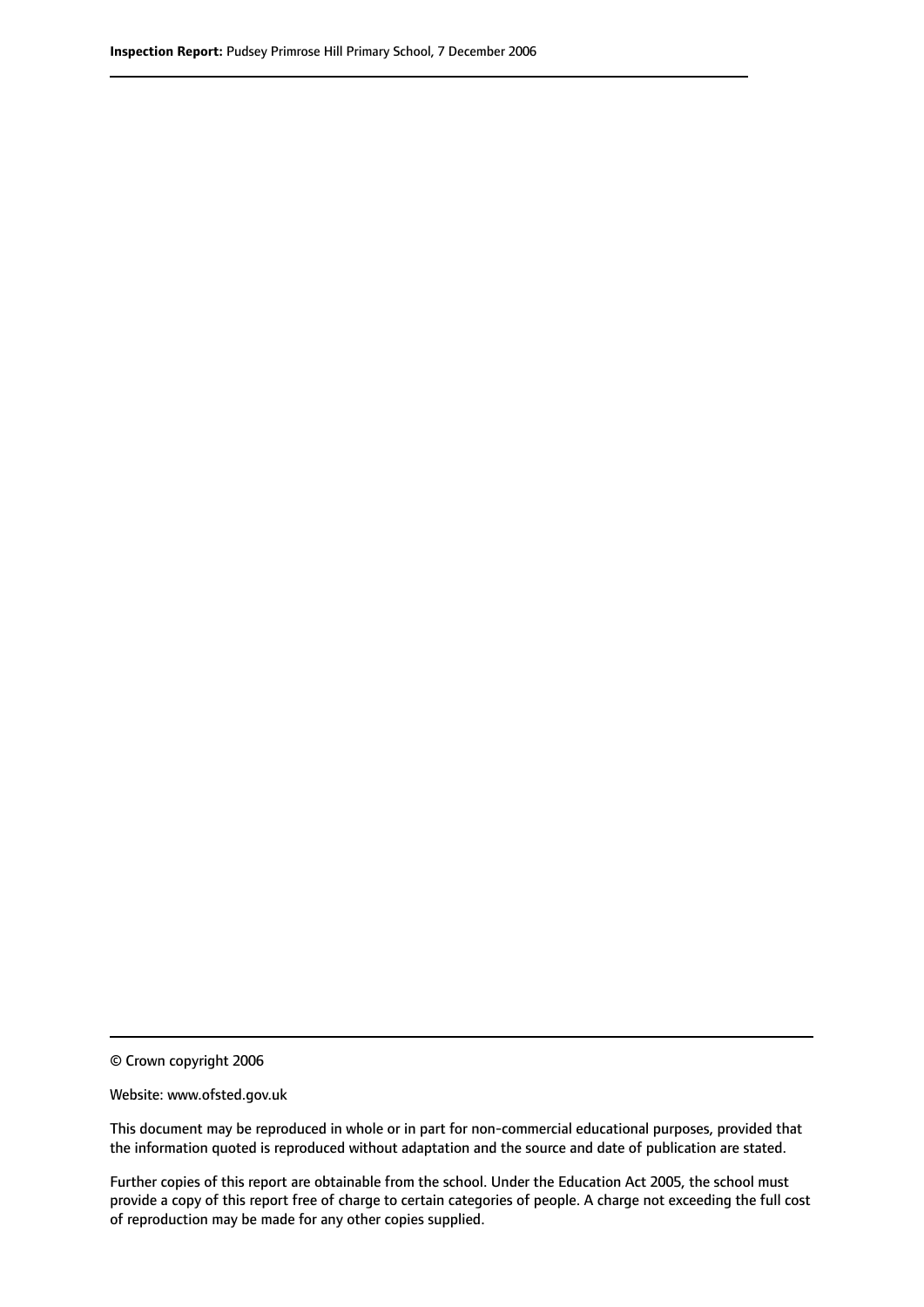# **Introduction**

The inspection was carried out by one Additional Inspector.

#### **Description of the school**

This larger than average school is in a small town bordering two major cities. It has recently had extensive refurbishment and new extensions. Most pupils come from the immediate area. The number claiming free school meals is close to the national average. The proportion of pupils with learning difficulties is less than average. An average proportion have English as an additional language but all of these pupils are used to being taught in English. Fewer pupils join or leave during the year than in most other schools. Awards gained include the Basic Skills Quality Mark, Artsmark Gold, Sport England Activemark, and an Inclusion Chartermark.

#### **Key for inspection grades**

| Grade 1 | Outstanding  |
|---------|--------------|
| Grade 2 | Good         |
| Grade 3 | Satisfactory |
| Grade 4 | Inadequate   |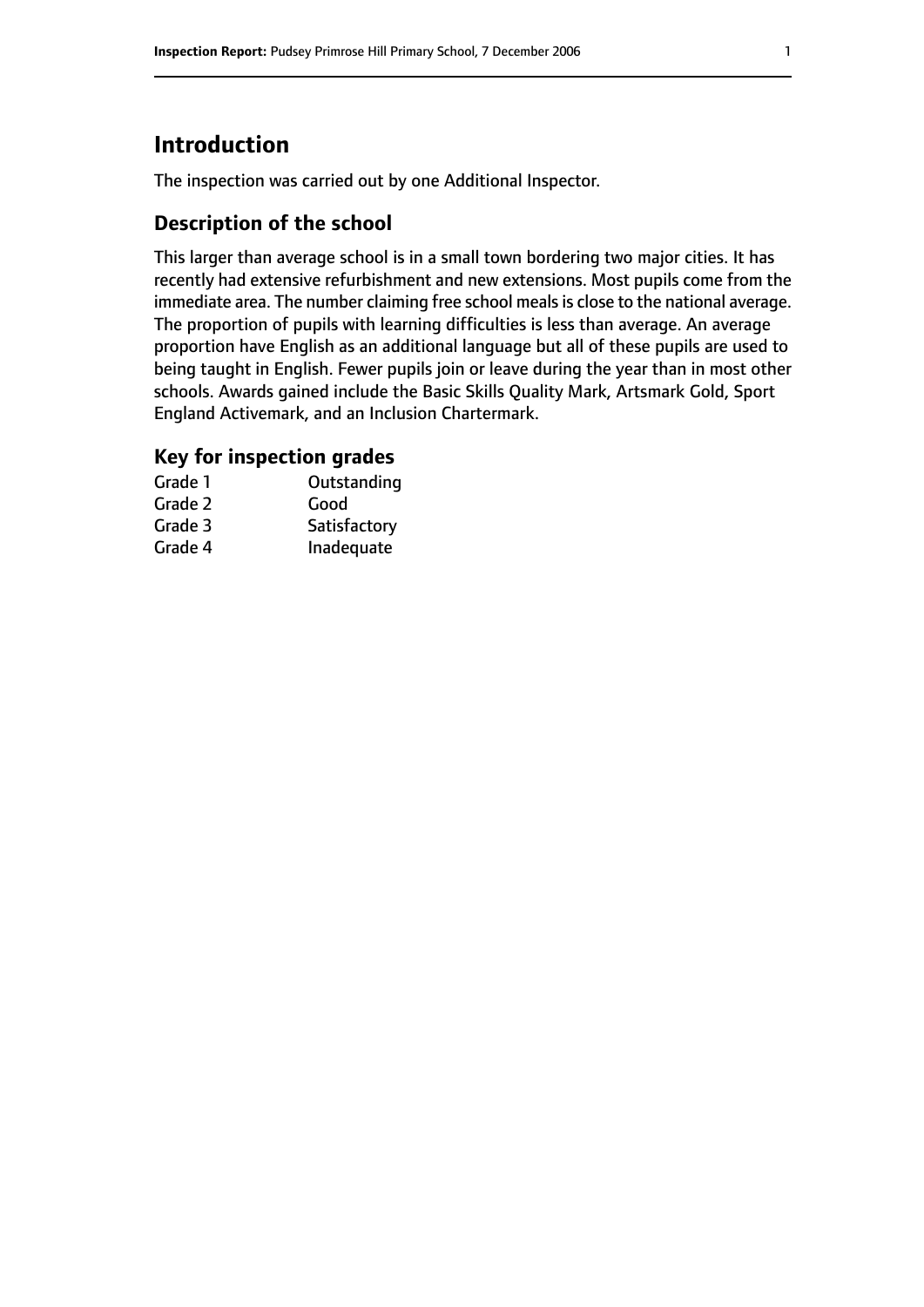# **Overall effectiveness of the school**

#### **Grade: 2**

This is a good school which is improving so that that some aspects of its work are now outstanding. The headteacher and other managers have made progress in some key areas, but because they are very self-aware, self-critical, and ambitious for the school they have underestimated their rate of progress. In others areas, such as the quality of teaching in lessons and the standards pupils are reaching, improvements already made will take more time to have their full impact. The school has fully addressed issues from the last inspection and demonstrates a good capacity for further improvement.

Leadership and management are good. The headteacher has been very successful in creating a climate where staff and pupils expect that much can be achieved by effort and cooperation. Central to this has been extensive analysis of results and data, allied to a comprehensive system that allows the progress of individual pupils as well as groups to be checked and tracked. This means that teachers know pupils' strengths and weaknesses and can see whether they are achieving well enough. Regular marking of work is used to tell pupils how well they are doing, and to set precise targets for improvement. Pupils are expected to know and refer to these as they work. This helps them to feel really well informed about their work. Pupils agreed with a comment by one pupil that 'Teachers always encourage you so that you're not afraid to try, even if you get something wrong.' Consequently they are motivated to work hard because they can see the standards they are capable of and get excellent advice about how to reach them.

A strength of the school is the frequent monitoring of many aspects of its work by analysis, observation, and seeking teacher, pupil and parent views. The information is then very effectively used to make changes and plan improvements. These vary from changing school menus and making fruit and water more readily available during the day, to working out where pupil progress could be better. Training for staff and the school improvement plan rightly rely heavily on such information. Strategies to tackle issues are clear, practical and fully understood by all involved.

All groups of pupils achieve well. From standards which are just below expectation on entry to the school, pupils consistently reach above average standards in national tests by the end of Year 6. Standards seen in lessons confirm that pupils are making good progress throughout the school. The welcoming yet purposeful atmosphere in the Foundation Stage gives pupils a very secure and happy start to their time at school, so that they too achieve well. The mixing of age groups according to ability in some years and setting for some subjects in others helps teachers to pinpoint pupils' needs and plan accordingly and is helping to raise standards. The school is aware that progress in mathematics in the early years of Key Stage 2 could be quicker, and that there is some inconsistency in how pupils develop their writing skills throughout Key Stage 2.

Pupils very much enjoy their work in school. They mature quickly and accept rules and routines because these are clearly explained and make sense to them. Older pupils thrive on the responsibilities they have for helping teachers or assisting in supervising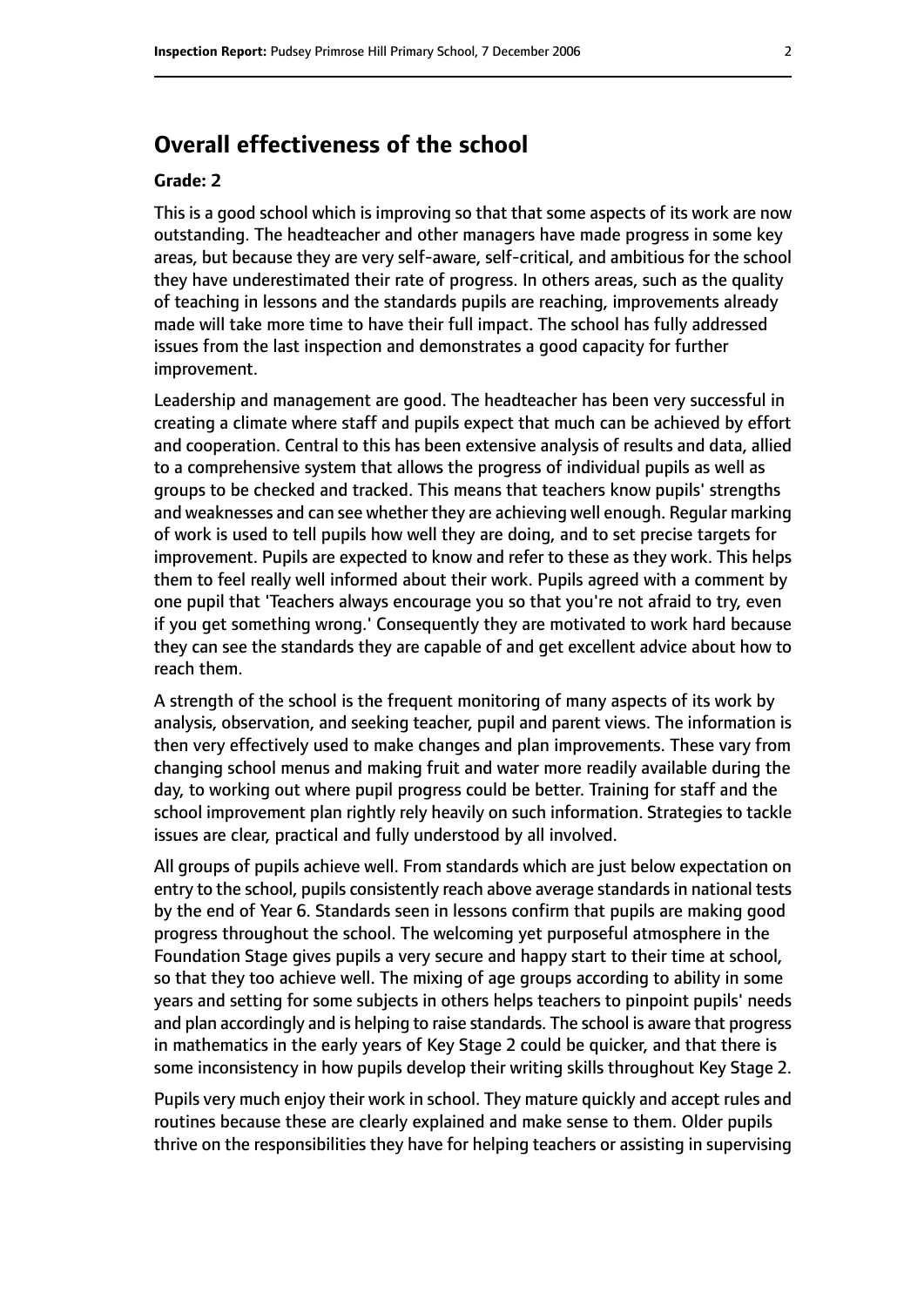activities with younger pupils. They are confident in expressing their views, knowing that they will be listened to. This leads to an effective school council. Pupils appreciate the wider range of opportunities in what they are taught. While a stress on the important basic skills remains, much work has been done to make the curriculum more interesting, relevant and creative. A strong team of middle managers has had considerable impact in this and other areas of school life.

Pupils learn in a bright, spacious, attractive, welcoming environment thanks to extensive refurbishment of the old building, and new build which blends in well. Initiatives like the parents' workshop for Reception pupils, the Before School Club and the Family Learning computer club all help to put the school motto - 'Together we can make a difference' - into practice. As a result parents have a high degree of confidence in the school. A minor parental concern about bullying is not borne out by pupils who say that they are happy to report any that happens, knowing it will be quickly nipped in the bud.

#### **What the school should do to improve further**

- Help pupils make more consistent progress in writing during Years 3 to 6.
- Increase the pace at which pupils in Years 3 and 4 learn how to apply their skills in mathematics.

### **Achievement and standards**

#### **Grade: 2**

Standards by the end of Year 6 are above average and all pupils achieve well throughout the school. Children join the school with skills that are below average because a number have limitations in their language, personal, social and emotional development. They make good progressin the Foundation Stage because teachers plan a wide but balanced range of activities to stimulate their learning. By the end of Year 2 there are notable strengths in reading. Results in national tests show a trend of improvement above that found nationally. Standards by the end of Year 6 are above average. Challenging targets are met, as they largely were in 2006 when science results improved, notably so at the higher level. While 2006 English results showed many pupils making good progress, the school has identified writing as an area to work on. Mathematics for pupils in Years 3 and 4 is also an area identified for improvement. Pupils with learning difficulties and/or disabilities make good progress because their needs are quickly identified and planned for. Their progress is closely checked and they get sensitive support for specific issues.

### **Personal development and well-being**

#### **Grade: 1**

Pupil's personal development, well-being and spiritual, moral, social and cultural development are outstanding. Pupils really enjoy and appreciate school, as seen in their above average attendance and excellent behaviour. They very quickly learn to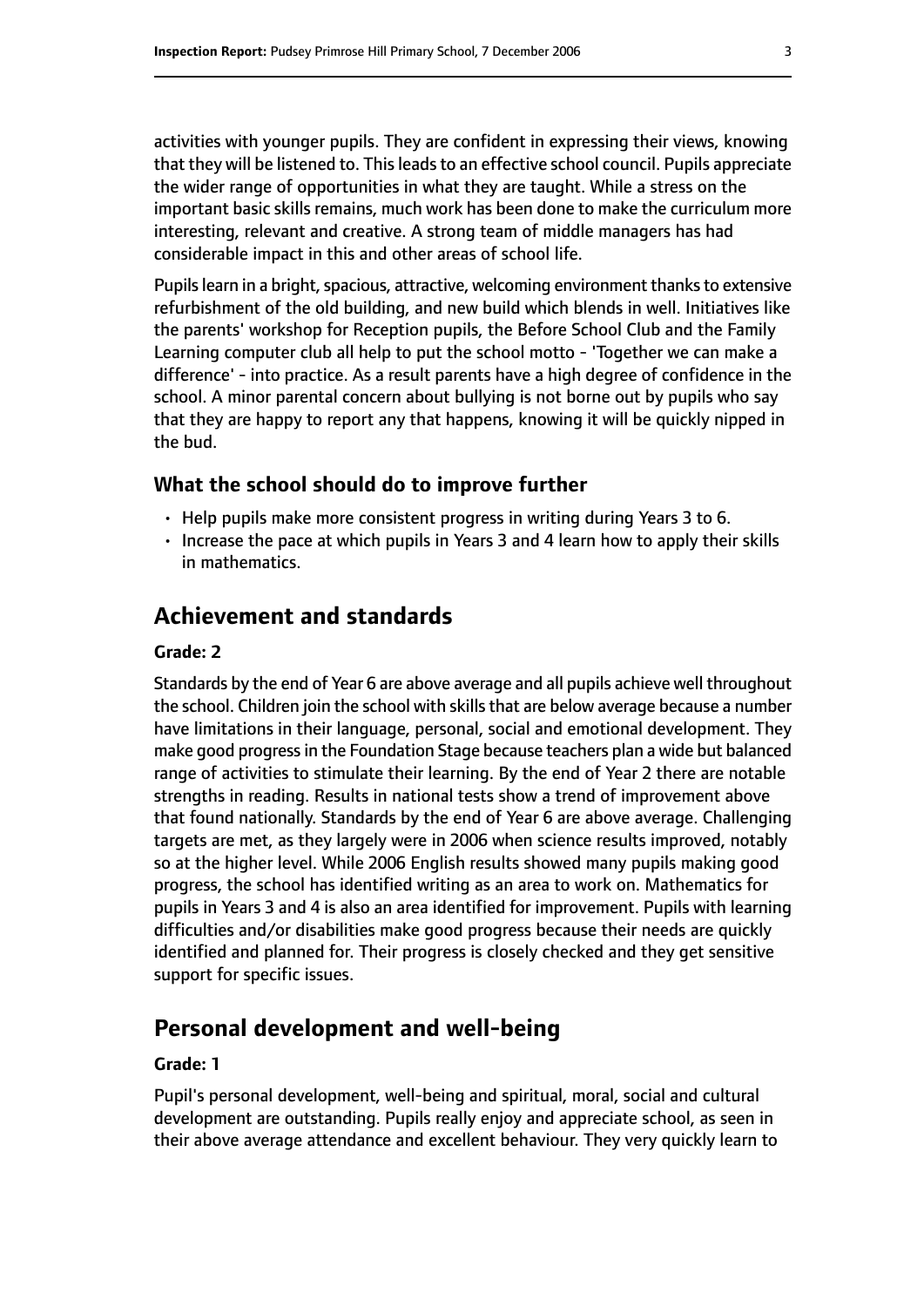cooperate and wait to take turns, so that even the youngest work and play together really well and can be trusted to carry on with work. An outstanding feature is pupils' unspoilt, thoughtful and polite approach to each other and to adults. They are very keen to do well and delight in explaining their work. Because they are very aware of what is expected of them, they understand and respond to rules and routines exceptionally well, and are able to constructively criticise their own and others' work. They become mature and highly motivated, showing the ability to concentrate and persevere. They have an exceptional understating of the need for healthy lifestyles and take much care with practical work and equipment.

# **Quality of provision**

#### **Teaching and learning**

#### **Grade: 2**

The school's strong focus on lesson quality has resulted in teachers being very aware of what makes an effective lesson. The quality of teaching and learning is good and improving as a result, and pupil achievement is accelerating. Teachers have a detailed understanding of each pupil's needs, and plan lessons thoroughly. They enable pupils to switch quickly and smoothly from one style of work to another. This helps pupils become well organised and confident learners. There is an excellent balance of enjoyment and challenge in many classrooms. In most lessons pupils are very clear about the purpose of the lesson and how it will help to improve their skills and understanding. Where this is not the case their learning is slower and they are less clear about how well they are doing. Teaching assistants give valuable help to pupils, the more so because they concentrate on learning needs in subject areas rather than the general progress of pupils with learning difficulties and/or disabilities. There is an exemplary system for marking work and setting very exact targets for improvement, which pupils are expected to refer to constantly. However, some marking lacks the precise guidance which pupils need.

#### **Curriculum and other activities**

#### **Grade: 1**

The curriculum is outstanding, following a review to provide better balance, greater flexibility and more efficient use of time. Teams of teachers across the school take responsibility for planning subject areas. This has resulted in more stimulating ideas for topics and much better planning for a progression of learning and skills as the pupils move through school. An emphasis on the key skills of language, mathematics and information and communication technology is balanced with enrichment afternoons and theme weeks. These allow pupils to link ideas and use skills, often in a very creative way, as well as learning to understand and appreciate the wider world. Pupils still enthuse about 'Multicultural week' and 'Roots', and take pride in what they achieve in a rota of enrichment activities which include among other things Spanish and textiles. Extra-curricular provision, making full use of teachers' interests as well as sports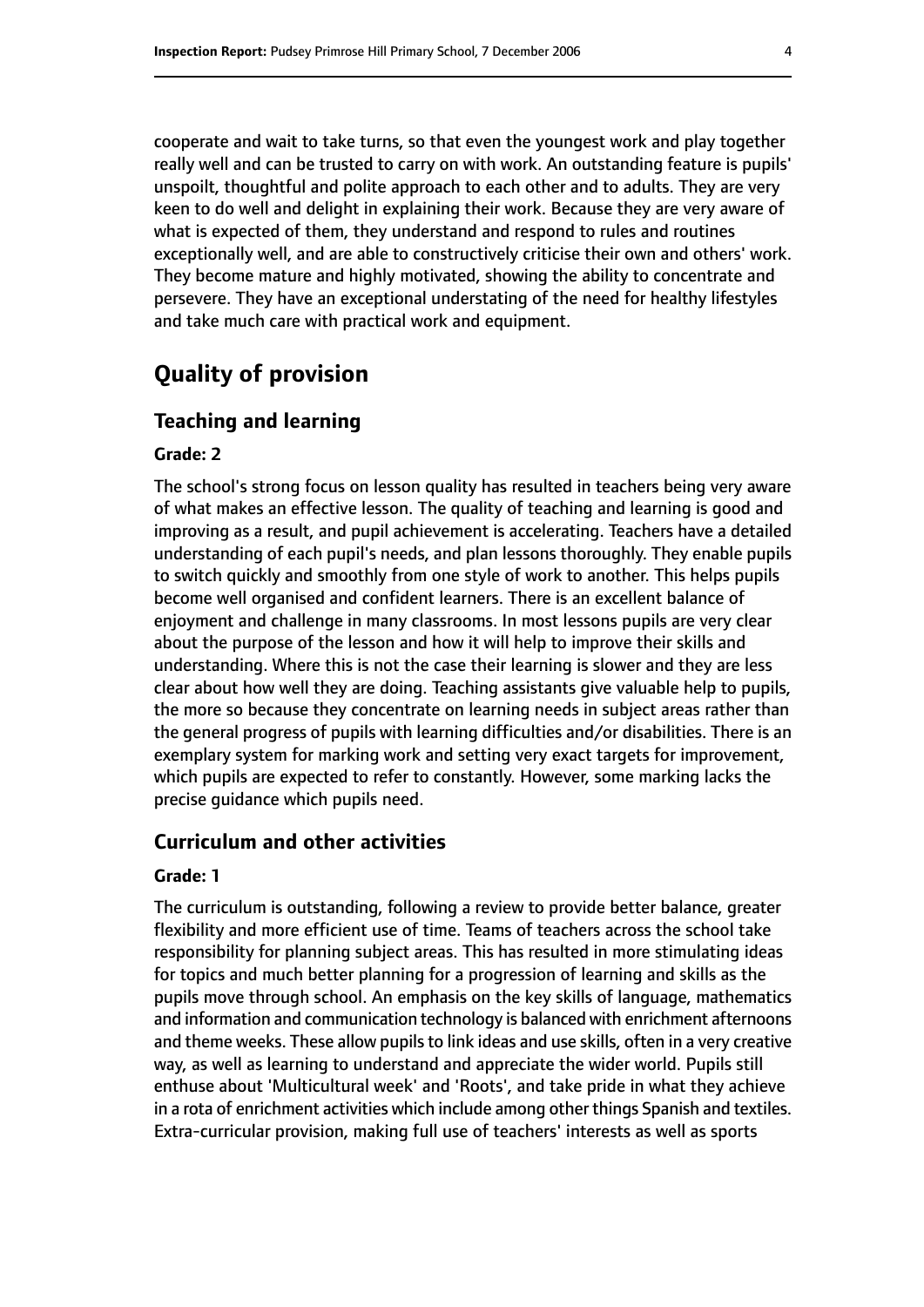coaching and music tuition, is outstanding. Art, music and dance are particularly prominent.

#### **Care, guidance and support**

#### **Grade: 1**

Care, guidance and support for the pupils is outstanding. The school makes strenuous efforts to get to know each pupil and family. Regular parents' meetings, an excellent newsletter, and a policy of staff being available at the beginning and end of the day mean that parents feel welcomed and involved. Seeing this strong partnership, and knowing that they are well known and cared for by school, pupils feel safe and confident. The school sets out very clearly what it provides and what it expects so that there is no uncertainty. Teachers combine a strong ambition for each child to succeed with a joy in helping them develop as young people. Child protection, safe recruitment of staff and health and safety procedures are all in place. Much thought is given to those who are vulnerable or facing difficulties, and support from a learning mentor or outside agencies is well used. Extensive assessments, clearly communicated both to pupils and to parents, guide and motivate pupil progress.

## **Leadership and management**

#### **Grade: 2**

Consistently good leadership and management at all levels are leading to rapid, well thought out improvement. The headteacher's stress on 'getting it right in the classroom', while encouraging and supporting teachers, has brought about a determination to succeed and improve which is shared by all. The clarity of her thinking and the regular and detailed checking of the quality of teaching and learning have been central to school improvement. Recent appointments at senior and coordinator level have given a new impetus to planning and have provided the school with a strong and enthusiastic team. Governors give excellent support to the school. They have a good understanding of how well it is doing and where it can improve, and are having a good impact on its development as a result. The school gives good value for money.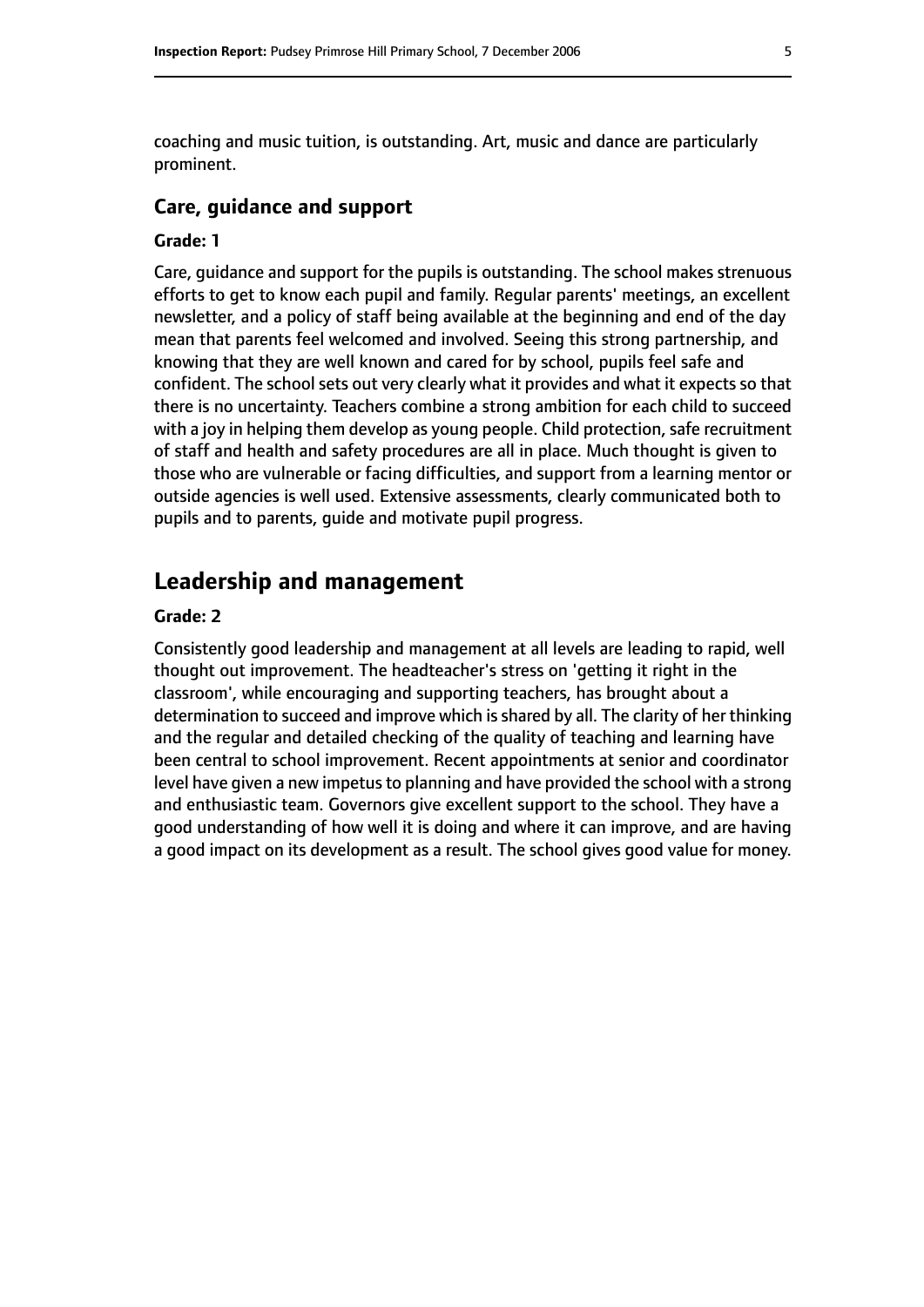**Any complaints about the inspection or the report should be made following the procedures set out inthe guidance 'Complaints about school inspection', whichis available from Ofsted's website: www.ofsted.gov.uk.**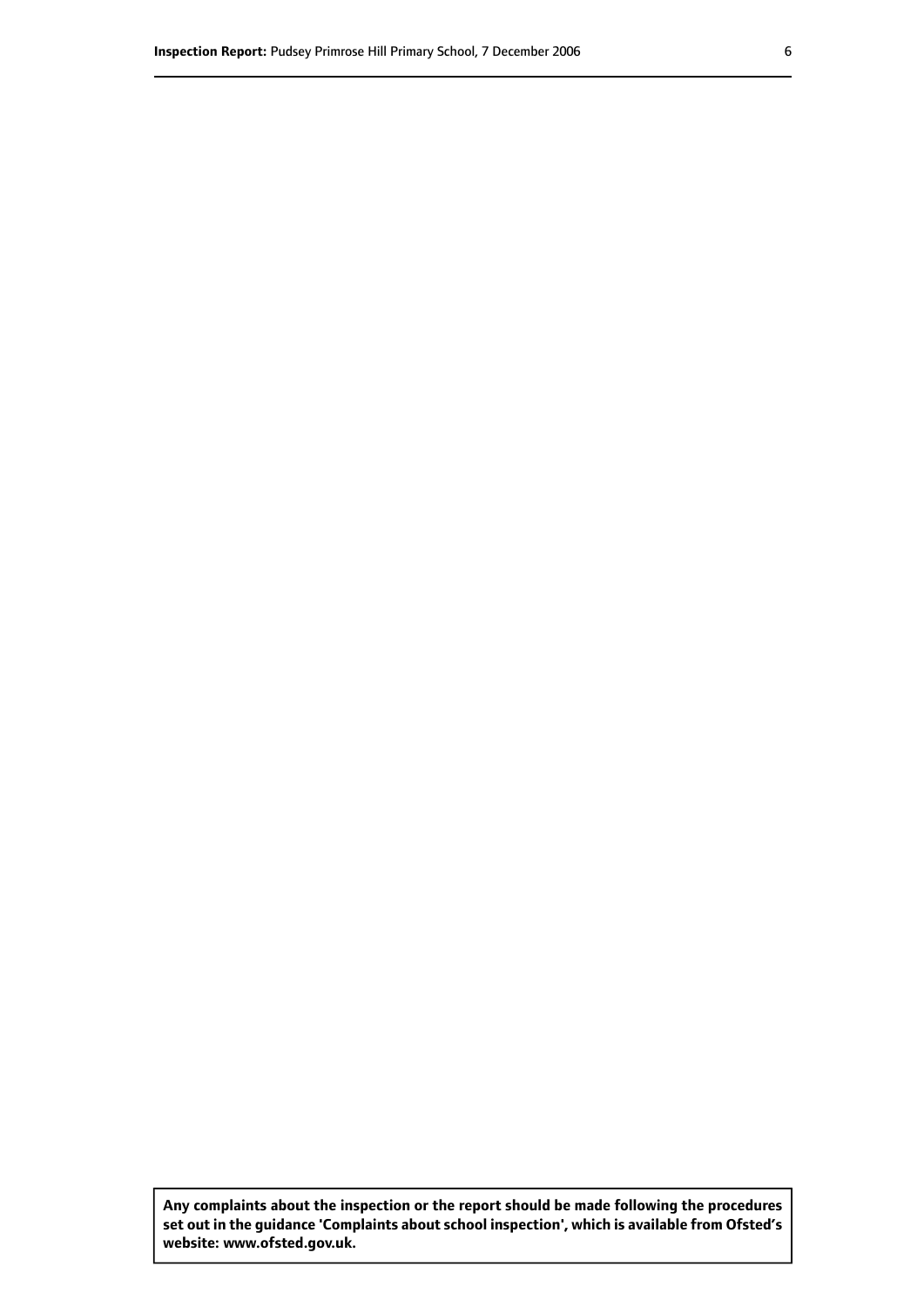# **Inspection judgements**

| Key to judgements: grade 1 is outstanding, grade 2 good, grade 3 satisfactory, and grade 4 | School         |
|--------------------------------------------------------------------------------------------|----------------|
| inadeauate                                                                                 | <b>Overall</b> |

# **Overall effectiveness**

| How effective, efficient and inclusive is the provision of education, integrated<br>care and any extended services in meeting the needs of learners? |     |
|------------------------------------------------------------------------------------------------------------------------------------------------------|-----|
| How well does the school work in partnership with others to promote learners'<br>well-being?                                                         |     |
| The quality and standards in the Foundation Stage                                                                                                    |     |
| The effectiveness of the school's self-evaluation                                                                                                    |     |
| The capacity to make any necessary improvements                                                                                                      |     |
| Effective steps have been taken to promote improvement since the last<br>inspection                                                                  | Yes |

# **Achievement and standards**

| How well do learners achieve?                                                                               |  |
|-------------------------------------------------------------------------------------------------------------|--|
| The standards <sup>1</sup> reached by learners                                                              |  |
| How well learners make progress, taking account of any significant variations between<br>groups of learners |  |
| How well learners with learning difficulties and disabilities make progress                                 |  |

# **Personal development and well-being**

| How good is the overall personal development and well-being of the<br>learners?                                  |  |
|------------------------------------------------------------------------------------------------------------------|--|
| The extent of learners' spiritual, moral, social and cultural development                                        |  |
| The behaviour of learners                                                                                        |  |
| The attendance of learners                                                                                       |  |
| How well learners enjoy their education                                                                          |  |
| The extent to which learners adopt safe practices                                                                |  |
| The extent to which learners adopt healthy lifestyles                                                            |  |
| The extent to which learners make a positive contribution to the community                                       |  |
| How well learners develop workplace and other skills that will contribute to<br>their future economic well-being |  |

# **The quality of provision**

| How effective are teaching and learning in meeting the full range of the<br>  learners' needs?                      |  |
|---------------------------------------------------------------------------------------------------------------------|--|
| $\mid$ How well do the curriculum and other activities meet the range of needs<br>$\mid$ and interests of learners? |  |
| How well are learners cared for, guided and supported?                                                              |  |

 $^1$  Grade 1 - Exceptionally and consistently high; Grade 2 - Generally above average with none significantly below average; Grade 3 - Broadly average to below average; Grade 4 - Exceptionally low.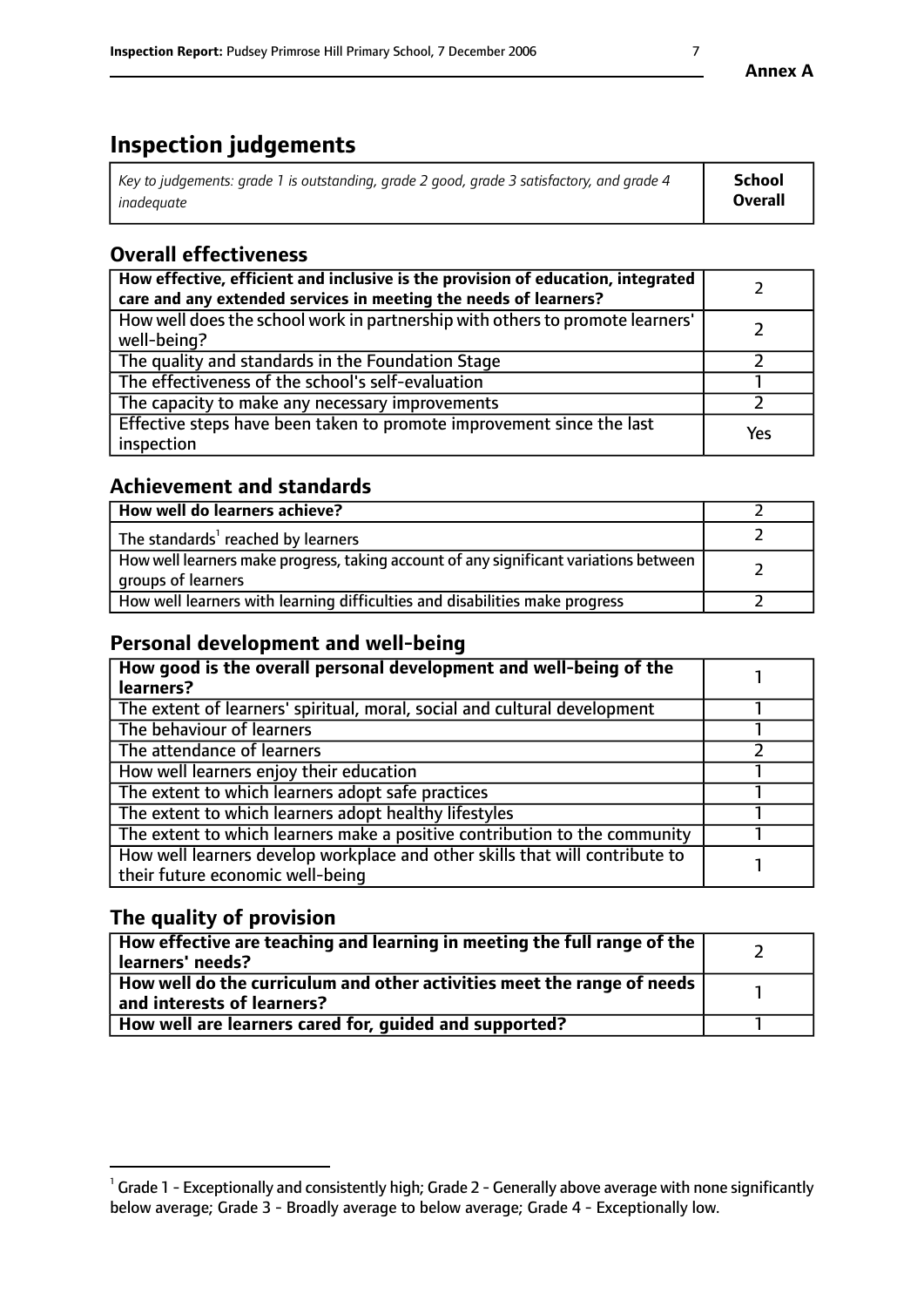# **Leadership and management**

| How effective are leadership and management in raising achievement<br>and supporting all learners?                                              |     |
|-------------------------------------------------------------------------------------------------------------------------------------------------|-----|
| How effectively leaders and managers at all levels set clear direction leading<br>to improvement and promote high quality of care and education |     |
| How effectively performance is monitored, evaluated and improved to meet<br>challenging targets                                                 |     |
| How well equality of opportunity is promoted and discrimination tackled so<br>that all learners achieve as well as they can                     |     |
| How effectively and efficiently resources, including staff, are deployed to<br>achieve value for money                                          |     |
| The extent to which governors and other supervisory boards discharge their<br>responsibilities                                                  |     |
| Do procedures for safequarding learners meet current government<br>requirements?                                                                | Yes |
| Does this school require special measures?                                                                                                      | No  |
| Does this school require a notice to improve?                                                                                                   | No  |